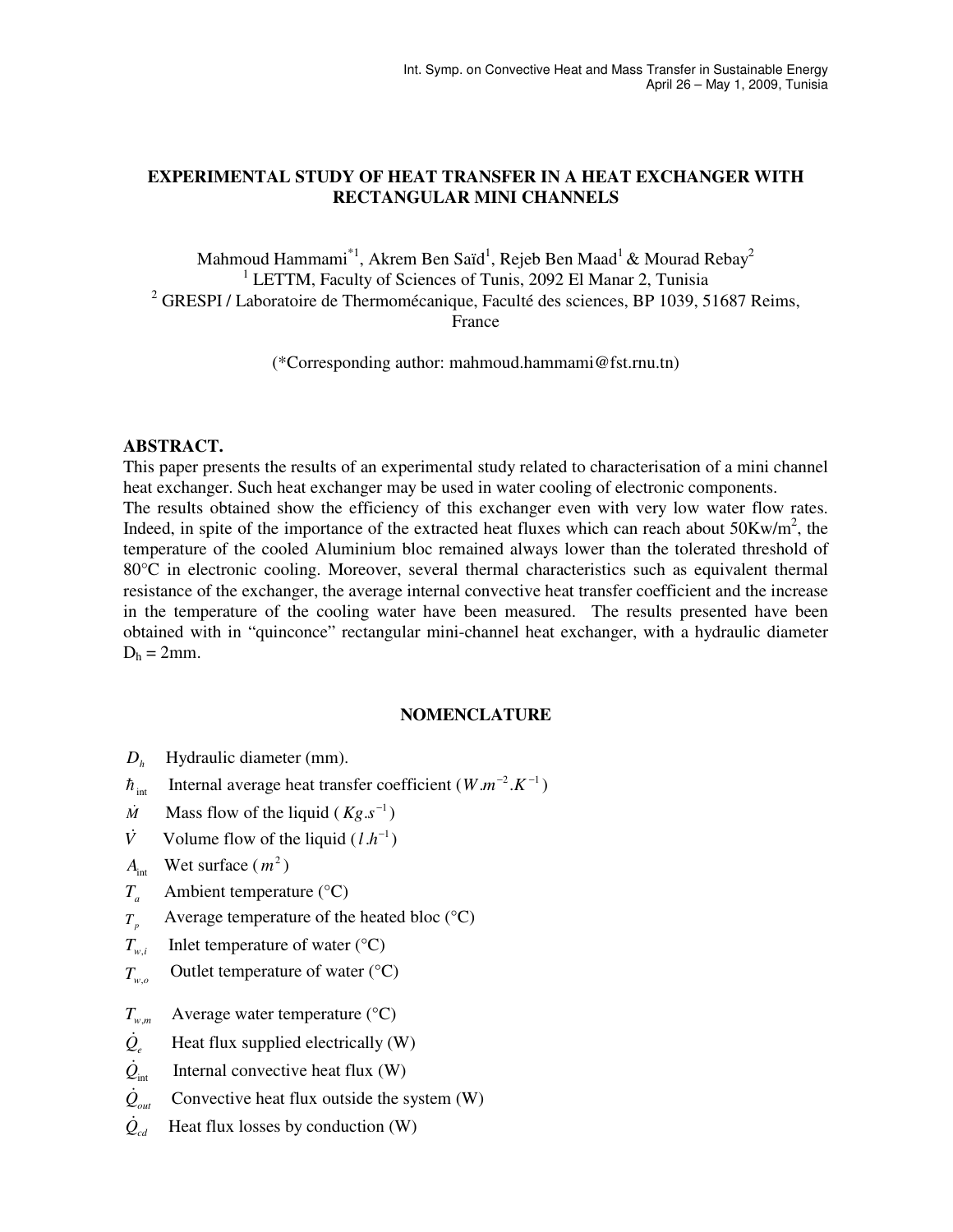- $\dot{q}_{e}$ Heat flux supplied to the unit area  $(KW.m^{-2})$
- $C_p$ Mass heat capacity at constant pressure of water  $(J.Kg^{-1}.K^{-1})$
- $ρ$  Density of aluminium ( $Kg.m^{-3}$ )

## **INTRODUCTION**

In the last few years, high-power electronic components underwent a spectacular development and particularly in terms of technology of miniaturization. But this development runs up against the needs of components cooling necessary to dissipate highest heat fluxes from smaller surfaces. The first integrated circuit and microprocessors were cooled simply by natural air convection with finned heat sink. Then, as that became inefficient, fans have been integrated to these heat sinkswhich generate airflow directly on the fins with speeds which can reach  $\bar{5}$ m.s<sup>-1</sup>. But these last years, due the the increase of the frequency of functioning of the integrated circuits and the microprocessor, heat flux to be extracted from these components are becoming extremely large, and approaching in some applications the values of about  $10^5$  W/m<sup>2</sup>. For such components, liquid cooling in single phase or two-phases flows is becoming significantly most used in several domains: cooling of racks for servers, cooling of microprocessor and integrated circuit, current converter, IGBF….

Indeed, conventional cooling owes its efficiency to two parameters: the surface contributed in heat transfer by convection and the heat capacity of the cooling fluid. Air has low heat capacity and the surface cannot be increased indefinitely - even by the installation of fins - without encumbering the system, which is narrowing. Crucial acoustic problems related to the use of funs can appeared for high flow rates of air in air-cooling systems. So, the problem may be resolved in part by changing the fluid. Use of water is one of the most promoted ways, considering its high heat capacity. But in this case, several constraints can occur. First, the coolant must elapse in an exchanger which should provide a perfect sealing. Second, the exchanger must have very reduced dimensions to not encumber the system to be cooled, while offering the maximum of wet-surface. Consequently, the use of heat exchanger constituted by mini or micro-channels has been pointed out by several researches as an excellent alternative for conventional heat exchangers or heat sinks. Such exchangers, commonly called waterblocks, have been widely marketed the last years, particularly in the field of computer equipment, automotive, aerospace and telecommunication servers. However, different geometries of the microchannels and entry configurations of the cooling fluid have been designed without effective study of their performances.

The use of microchannels coolers for electronic components was first proposed by Tuckerman et al. [1982]. They analyzed the laminar regime established channels with rectangular section made of silicon. For that purpose, they made a  $1 \times 1$  *cm*<sup>2</sup> silicon exchanger, consisting of 50 channels and fins of 0.05 mm in width, 0.3 mm in height,. Using water as coolant, the heat exchanger was able of dissipating 790W.cm<sup>-2</sup> with a maximum temperature of 71 °C. Regarding the used low flow rate (about 500 *ml*.min<sup>-1</sup>) this exchanger was considered as a small feat.

Alain Bricard et al [2001] have studied the cooling of power semiconductors IGBT with micro-heat exchanger. The heat exchanger used is composed of four basic modules, each comprising two chips soldered on a copper block of 51 X 18 mm<sup>2</sup> in which the microchannels are machined. The coolant is water to 40% of glycol; the laminar flow regime is thermally and hydraulically established. The released heat under these conditions can reach flux densities up to  $350$  W.cm<sup>-2</sup>; the found heat transfer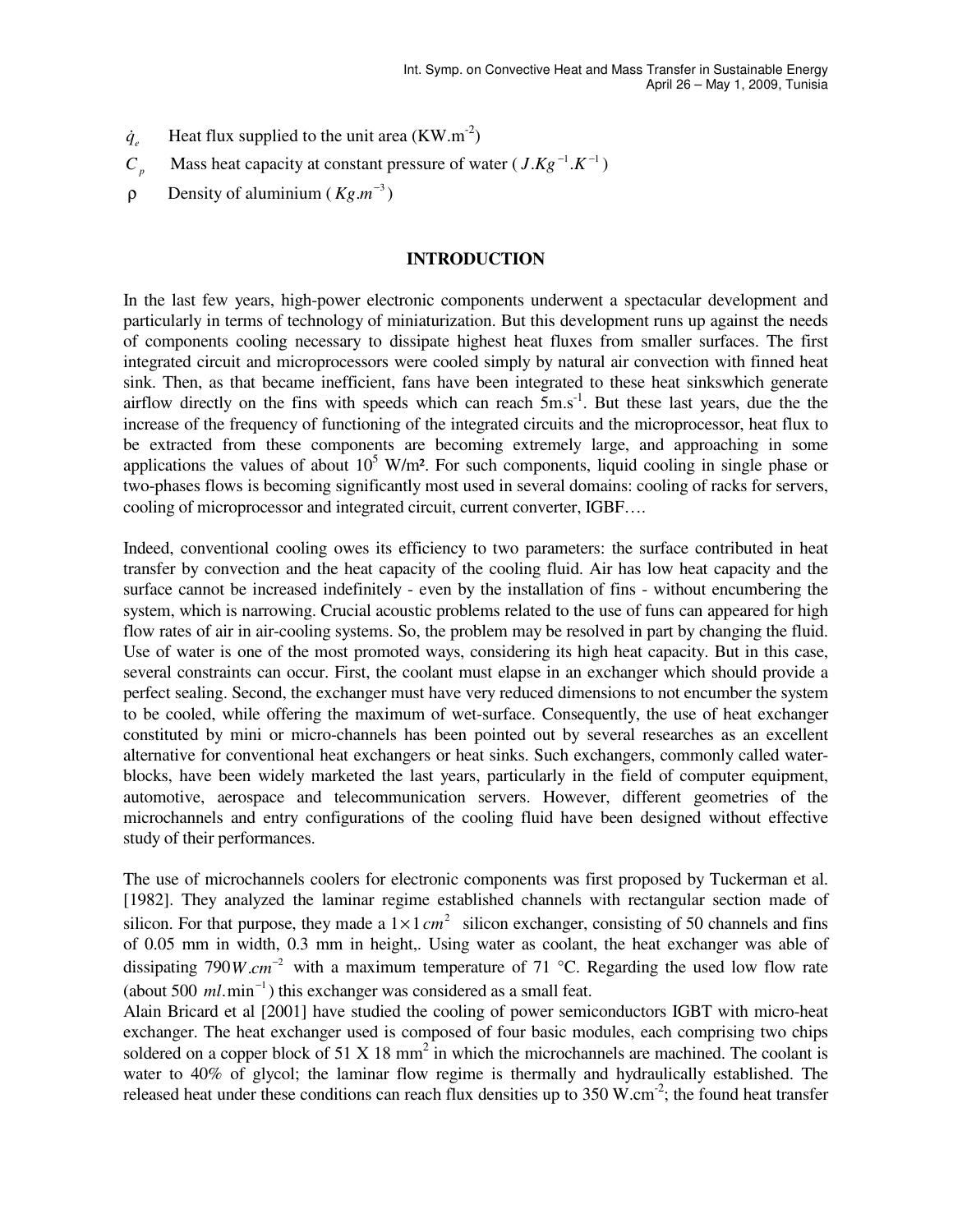coefficient varies from 10398W.  $m^{-2}$ .  $K^{-1}$  to 12430W.  $m^{-2}$ .  $K^{-1}$  for flow rates varied from 0.136l.  $s^{-1}$  to 0.26  $l.s^{-1}$ . The measured thermal resistance is around 0.1  $K.W^{-1}$ .

Wang et al [2008] have manufactured a heat exchanger to cool electronic components which consists of ten units of parallel cells, each composed of 33 parallel channels of 400 µm length. The de-ionized water was used as coolant. With water rate flows ranging between 0.64 and 6.79  $ml$ .min<sup>-1</sup> and heat flux between 10.4 and 20.3 W.cm<sup>-2</sup>, this exchanger was able to dissipate a heat flux of about 18.9 W.cm<sup>-2</sup>. (The temperature of the electronic component has not exceeded 85  $\degree$ C during the series of experiments) for a flow rate of 6.79  $ml.min^{-1}$ . However, the authors recognized that such heat exchanger is very complicated to achieve.

The aim of this paper is to study experimentally a water-bloc constituted by one mini-channel in "quinconce". For that, we have carried out an experimental study by measuring the performances of the heat exchanger to evacuate heat generated by Joule effect in an aluminium rectangular bloc, simulating therefore the heat dissipated by a microprocessor during its operation. The heating system, which is mainly constituted with a heating resistance, is inserted between two identical mini-channel heat exchangers (figures1 and 2). This configuration allows obtaining symmetrical problem and therefore permits easy calculation of the heat flux generated in each one of the heat exchanger by assuming that electric power is divided equally between them. In this way, the heat generated by electrical resistance will be evacuated in the same way by each mini-exchanger. Each mini-exchanger is formed of a channel in quinconce having a rectangular section with a hydraulic diameter about 2 mm. Such geometry has been classified by Kandlikar [2003] as mini-channels heat exchanger. The coolant used is distilled water containing 10% of glycol, pumped through the exchanger using a small pump with a maximum water rate of 750 l/h.

## **EXPERIMENTAL SET-UP**

The experimental setup we have designed and performed is composed of a heat source sandwiched between two mini-channel heat exchangers, a water tank, a thermostat, a data measurement and a pump.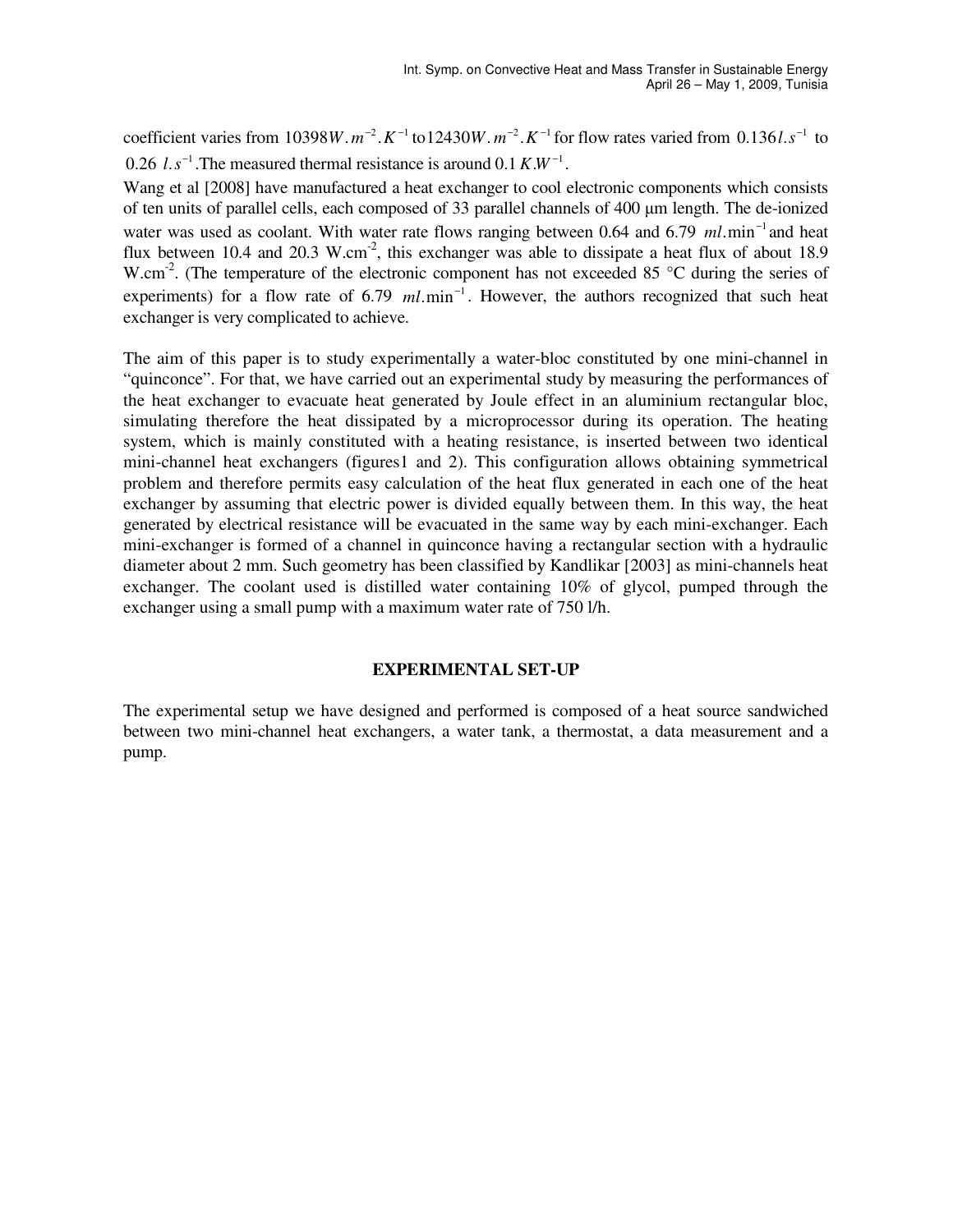

Figure 1. Experimental set-up

The heater is constituted by a thin film resistance powered by an electric current supply and electrically insulated. The heater is sandwiched between two identical heat exchangers tight back to back with 4 small screws. The heating element is threaded on a sheet of Samicanite with a thickness 2 mm, having a length  $L = 58$  mm and a width  $W = 52$  mm.



Figure2: Schematic representation of the heated bloc and the heat exchanger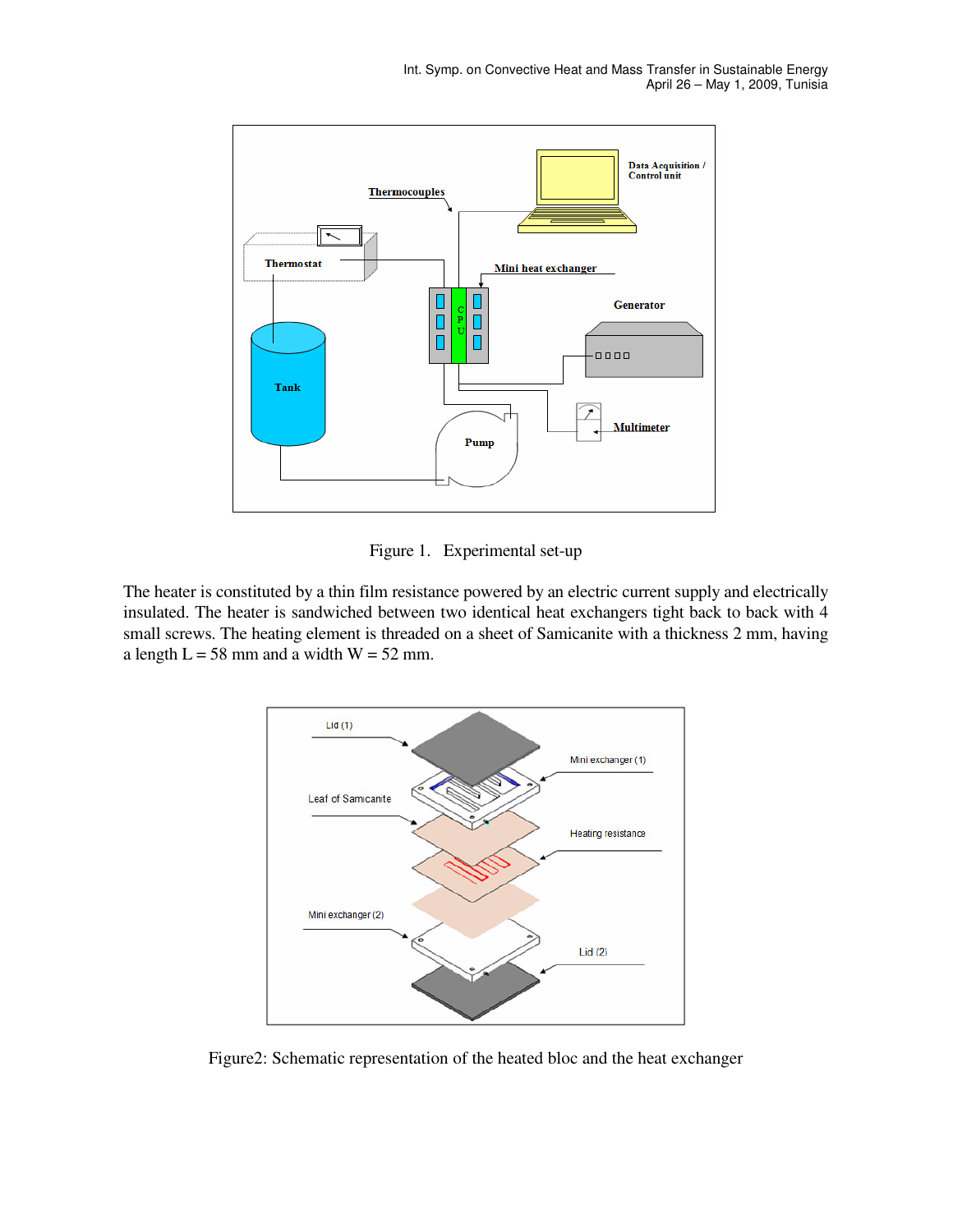

Figure 3. Details of the mini-channel heat exchanger

In the design of these exchangers, we took into account several considerations: the choice of conductive material, available techniques of machining and performing the channels, a minimum of congestion, etc.... The exchangers are machined in plates of aluminium  $58x52$  mm<sup>2</sup> and 5 mm thick. We have chosen mini-channels with rectangular cross flow section due to their easy performing as opposed to other forms (circular and trapezoidal). Both exchangers were thermally closed with two identical Plexiglas lids of 6 mm in depth, in order to be able to study the hydro-dynamical behaviours of the cooling fluid inside the heat exchanger by a visualisation of the flow patters. This is the task of incoming papers.



Figure 4. Photo of a mini-channel heat exchanger

## **MEASURING TECHNIQUES**

To evaluate the efficiency of the cooling, which is the primary goal of this study, we measured temperatures in different locations of the cooled block. For that purpose we used nine K-type thermocouples, three of which are inserted into different positions of the base of each mini-exchanger on the side of the heating system. By this way, average surface temperature can be evaluated. Two other thermocouples are placed at the exit of the two mini-exchangers to measure the outlet temperature of the water. Another thermocouple allows measuring water temperature at the entrance of the exchangers. The ambient air temperature in the room handling is controlled.

The water flow rate is measured by collecting a volume of water at the outlet of each exchanger during a certain time. To ensure watertightness of heat exchangers, we used an O-ring resistant to high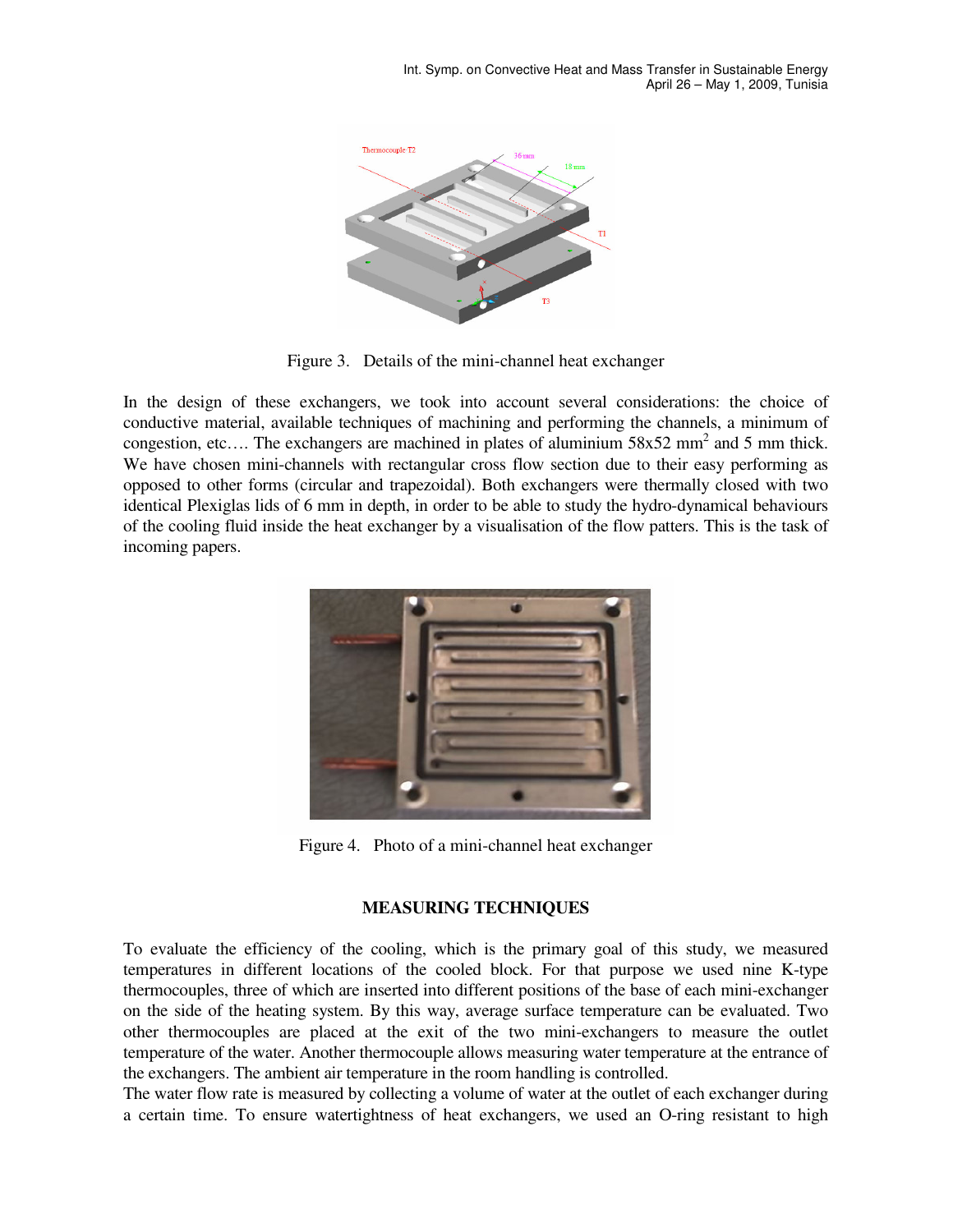temperatures in the range of 150  $\degree$ C. Finally, the system is held vertically during the entire experiment where the pumped water is injected from the bottom.

## **RESULTS AND DISCUSSION**

**Experimental conditions** At the beginning of the experiments, we have used de-ionized pure water that allowed us to obtain good results in terms of cooling and avoiding oxidation and tartar depositing. But some problems of dirt and algae forming inside the heat exchangers have appeared during the tests, which led us to mix the de-ionized water with glycol to solve this problem. Thus, the coolant that we used throughout this work was a mixture of 90% de-ionised water and 10% glycol. The experimental determination of thermophysical properties of such a mixture has been conducted in our laboratoty, they shown that they are very close to those of pure water  $(C_p =$ 4157J.kg<sup>-1</sup>.K<sup>-1</sup> at 30 °C and  $\rho$  =1020 kg.m<sup>-3</sup>). Ambient temperature was around 20 °C. Water flow rates were varied between 2  $l.h^{-1}$  and 9  $l.h^{-1}$ . The heat flux fixed on the heating system was varied from 5 KW.m<sup>-2</sup> to 40 KW.m<sup>-2</sup>.

**Results** The results obtained in steady state are represented in Figures 5 to 8. It must be noted in figure 5 that the difference between the average temperature in the heated bloc (Tp) and ambient air temperature (Ta) evolves in linearly with the flow rate. The difference does not exceed 80  $\degree$ C despite the importance of the imposed heat fluxes, which can reaches  $50Kw/m<sup>2</sup>$ .



Figure 5. Heat flux density versus the difference temperature

In Figure 6, we represented the variation of equivalent thermal resistance as a function of volumetric flow rate. It is noted that, for low flow rates, this resistance decreases sharply, and then it decays less rapidly by increasing the water flow.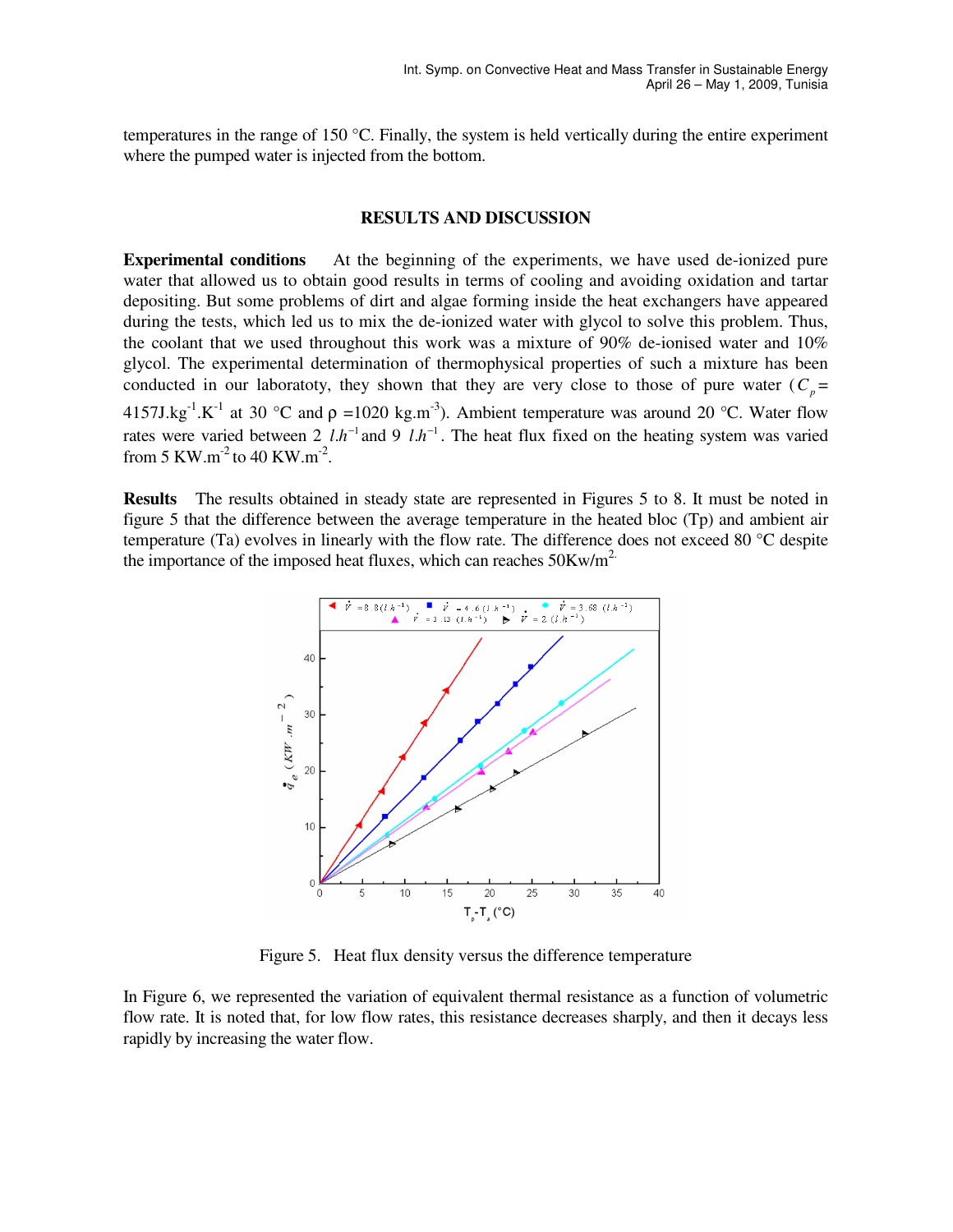

Figure 6. Thermal resistance evolutions of the heat exchangers with water flow rates

The variation of the difference temperature of water between the entry and the exit sections versus the flow rate is given in Figure 7. The curves confirm the previous findings of reduction of thermal resistance, and in particular the trend towards slight temperature difference when the flow rates go to high values.



Figure 7. Outlet-inlet difference temperature evolutions for different heat flux

**Average heat transfer coefficient** The average heat transfer coefficient between the water flowing through the mini-channel and the walls is estimated by the use a heat balance in steady state :

$$
\dot{Q}_e = \dot{Q}_{int} + \dot{Q}_{ext} + \dot{Q}_{cd}
$$
\n(1)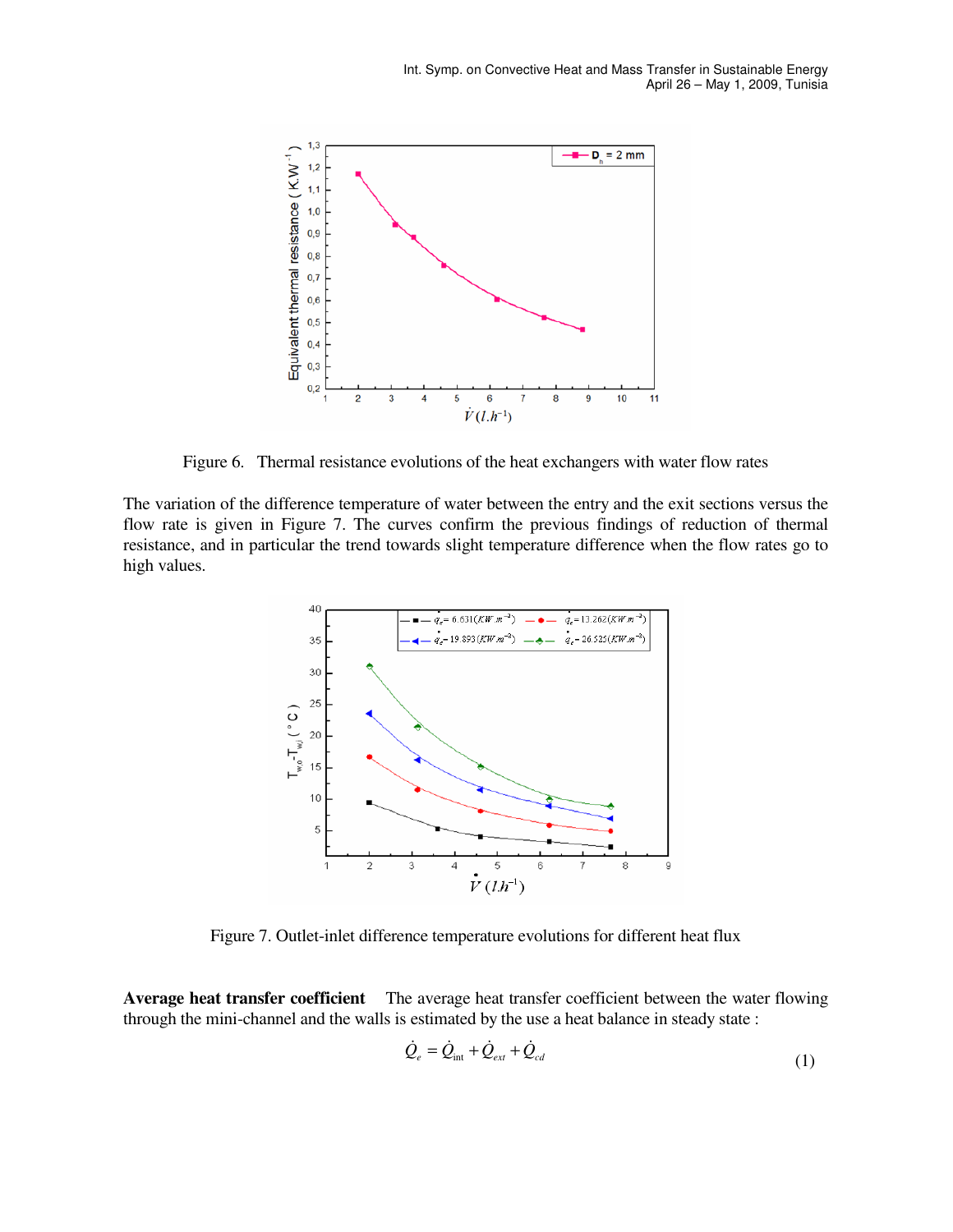We assume that the heat flux losses by conduction through the support of system  $(\dot{Q}_{cd})$  and by natural convection in the ambient air  $(\dot{Q}_{ext})$  are neglected compared to heat flux  $\dot{Q}_{int}$  exchanged by internal convection.

The heat flux transferred to the cooling water is deduced from the following equation:

$$
\dot{Q}_{\text{int}} = \dot{M} C_p \left( T_{w,o} - T_{w,i} \right) \tag{2}
$$

Using  $\hbar$ <sub>int</sub> as the average convective heat transfer coefficient in the exchanger, we can write:

$$
\dot{Q}_{\text{int}} = \hbar_{\text{int}} A_{\text{int}} (T_p - T_{w,m})
$$
\n(3)

where  $T_{w,m}$  is the average water temperature defined as:

$$
T_{w,m} = \frac{T_{w,o} + T_{w,i}}{2}
$$
 (4)

Thus, the coefficient  $h_{int}$  is given by:

$$
\hbar_{\rm int} = \frac{\dot{M}C_p (T_{w,o} - T_{w,i})}{A_{\rm int} (T_p - T_{w,m})}
$$
\n(5)

This coefficient was calculated for different imposed heat fluxes. Its evolution with the water cooling flow rates is given in figure 8. The curve shows a monotonous growth that tends to stabilize for high flow rates. One can note the importance of this coefficient which can reach  $2500 \text{ Wm}^2$ .  $\text{K}^{-1}$  for a flow rate of approximately  $10 l.h^{-1}$ .

.



Figure 8. Evolution of the heat transfer coefficient with the flow rate

#### **CONCLUSION**

In this work, we experimentally determined the performances of mini-channels quinconce heat exchanger. The results show the efficiency of such exchanger even with low water flow rates. Despite